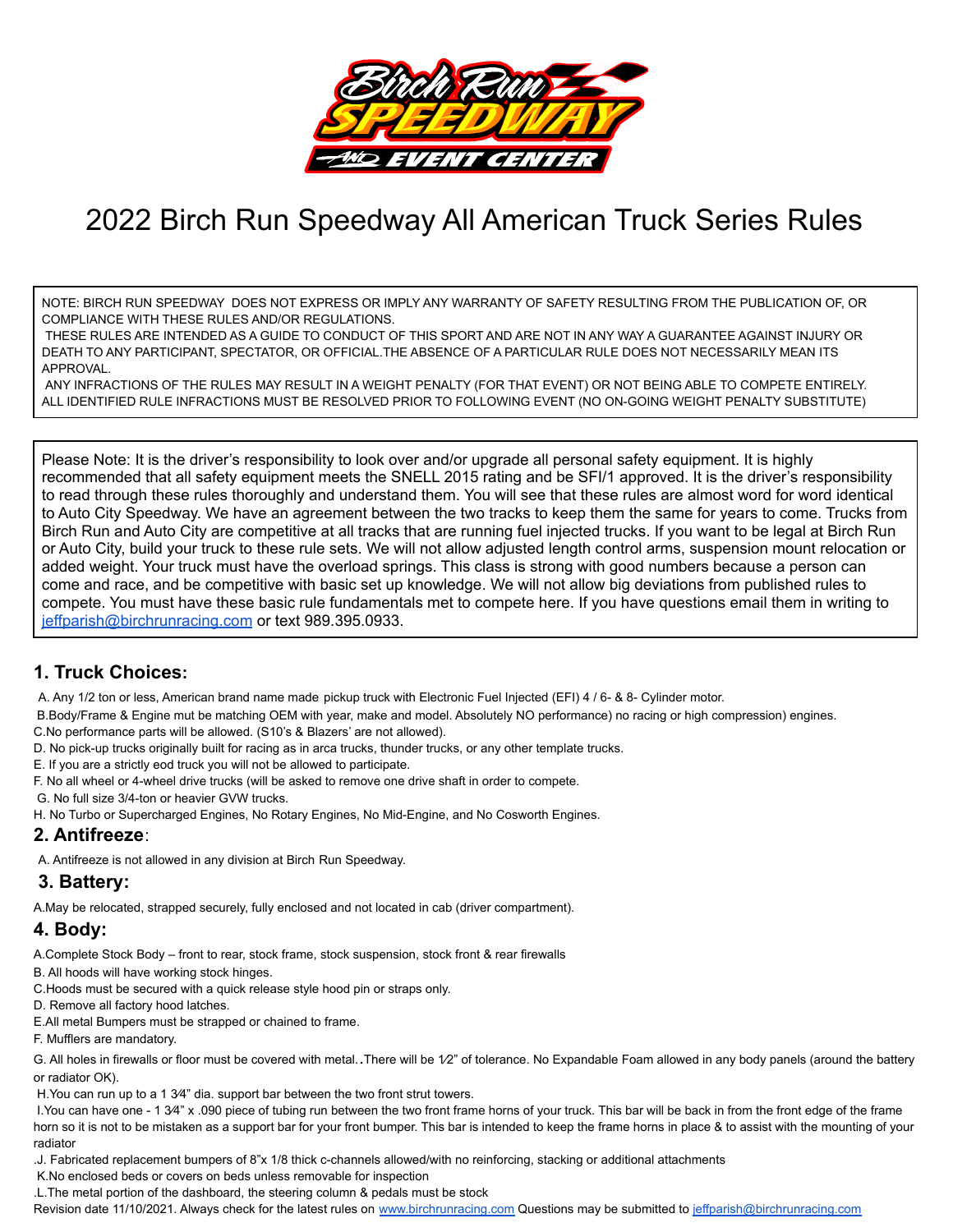

M. No Mirrors of any kind.

N.All Insulation & Upholstery under the hood, on the floor, and in the interior of the truck must be removed.

O.All headlights, taillights, loose chrome, etc. must be removed from the body.

P.All trucks must start with a key or use a push button/toggle switch hooked directly to the steering column wiring harness.

Q.The vinyl cover on the dash may be removed.

R.Rub rails allowed (1 x 2 rectangle or 1.75" tube) No sharp edges. Must be flush to body and ends capped.

#### **5. Chassis**:

A. Chassis must remain "as delivered" from the factory. All suspension pickup points must be unaltered.

B. Frame must remain unaltered.

C. Any rebuilding of the frame horns, strut towers, bumper mounts etc,.can only be repaired with the use of flat stock that is 1/8" thick or less. No 1/4" plate steel or 4" angle allowed anywhere on your truck.

#### **6. Exhaust**:

A.Stock System with muffler.

B.Max. Exhaust size will be 2.75"

#### **7. Gas Tank:**

A.If the stock gas tank is located ahead of the rear axle & inside frame rail, it may remain in place.

B. Gas tanks will be allowed to be moved and must be mounted securely in CENTER of bed of truck (side to side over rear axle). If you relocate the fuel tank a piece lexan must be installed in the back window of cab between driver's compartment and fuel tank.

C.Fuel cell must be in approved metal container.

#### **8. Glass:**

A. All glass except for the windshield must be removed. Lexan windshield is OK.

B. All loose glass must be vacuumed out of the truck.

#### **9. Steering and suspension:**

A. Must be stock - no modifications.

B.Camber is allowed in stock accordance of stock adjustment, no altering stock camber allowance.

C. Drivers may lower the rear of the truck to make it level with the front by either heating the rear springs OR using drop shackles. Lowering the front is not allowed and the rear of the truck cannot be lower than the front. If using drop shackles with more than 1 set of holes, the holes not being used must be welded shut.

D.No Spring Rubbers or Spacers of any kind.

E.No altering of struts.Trucks need to bounce up & down freely when going thru tech.

F. The wheelbase will remain the same measurement on the left side of the truck as it is on the right side.

#### **10. Transmission:**

A. Stock for that make & model of the truck (automatic or manual).

B. An external cooler is permitted.

## **11.Tires & Wheels:**

A. wheels used "must" be stock OEM manufacturer for that make & model and generation "year series" of truck line. .

B.You are not allowed to increase your track width, by using non oem offset wheels.

C. Oversized 1" lug nuts are highly recommended.

D.All wheel weights must be removed from both the inside & outside of all wheels.

E.You may run a 14", 15", 16" or 17" wheel with a tire maximum tread width of 9" + or - of 1/4" if it came on the truck series youre running in those specific years .F.No low profile, trick, or exotic tires allowed. No Z Rated Tires of any kind! Radial tires only, no bias ply, racing, or re-cap tires allowed.

G No shaving or altering of tread allowed.

H. You are allowed one stagger tire as long as it fits the width tire rule 9 ¼" and if you do it will be marked the night of racing.

I. The track has the final call on any and all tires... If you think you have found a way around the above tire rules, call us first, before showing up with them on your car.

# **11.Weight:**

A.Must weigh 4000 lbs or more.

B.No lead, concrete, or any ballast may be added to the truck.

#### **12.General**:

A. No video cameras, cell phones or racing radios allowed in vehicle (raceceivers only).